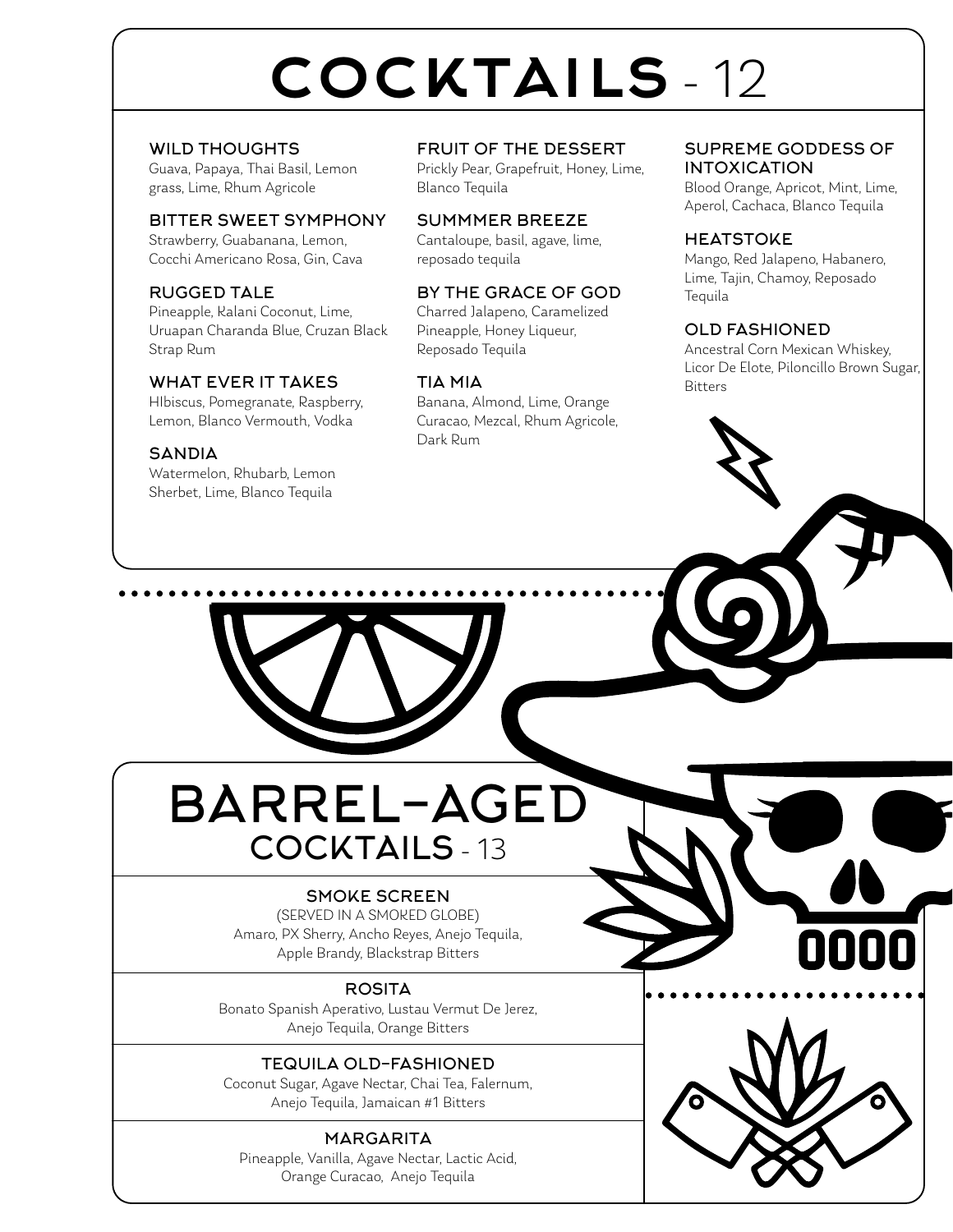## FLIGHTS

SERVED WITH SANGARITA, FRESH CITRUS, WORM SALT

PROOF IS IN THE BOTTLE OVERPROOF FLIGHT 20

#### GRAN DOVEJO HIGH PROOF BLANCO

single pour - 8 No water is added, so you're getting the purest essence of what the spirit has to offer. Sweet, potent agave, charred pineapple with vibrant floral, mineral, pepper accents.

#### TERRALTA BLANCO 110 PROOF

single pour - 10

A clean, silky mouthfeel with initial smoky notes subsiding into sweet baked agave notes, butter, anise and mild pepper taste. It packs a punch while still remaining .<br>Balanced

#### EL LUCHADOR ORGANIC 110 PROOF BLANCO

single pour - 7 Silky-sweet with notes of lemongrss, coconut & and soothing touches of mint. Creamy and complex, it strikes a balance between sweet and savory.



#### ONO ARTISINAL SOTOL

single pour - 7 Sotol Onó is made with Dasylirion Cedrosanum, which takes 18 years to reach maturity in the wild. 'Sotol' meaning "the sweet of the head," is roasted in a shallow pit oven using Willow & Oak firewood

#### HERRADURA PORT-CASK FINISHED REPOSADO

single pour - 14 Rested in medium-char American oak casks and then transferred to vintage port casks. The distinctive taste of oak aged agave complemented by hints of rich port, plum, and pepper.

#### DON JULIO DOUBLE CASK LAGUVULIN BARREL

FINISH single pour - 10 gentle and refreshing, with lots of bright lemon citrus notes, cinnamon buns and vanilla, with herbal agave on the finish. it's a surprisingly refreshing tequila, lively and engaging.

DELICATE BALANCE **PACHUGA** FLIGHT 27

#### YUU BAAL PACHUGA

single pour - 9 Nose full of citrus, herbs, fruits, and spices, and tastes of orange, anis, pineapple, and mango. It's velvety texture carries slight hints of turkey, cinnamon, and mango in the finish.

#### FLOR DEL DESIERTO CASCABEL SOTOL

single pour - 14 This is considered the sotol form of a "rattlesnake Pechuga." Essentially rattlesnake meat was added to the distillate during the final distillation.

#### XICARU ESPADIN PACHUGA MOLE

single pour - 9 chicken pechuga and savory-sweet mole negro add extra layers of flavor and texture to the vegetal and smoky characteristics of this traditional mezcal.

#### HAND OF THE MAKER ARTISINAL MEZCAL FLIGHT 19

#### BOZAL SACATORO

single pour - 11 Slight sweetness on the nose with a soft mineral scent of river rock. An initially viscous mouthfeel leads to a savory palate with flavors of sage, fennel and creamed corn.

#### LA LUNA CUPREATA

single pour - 7 Clean, floral nose with hints of citrus blossom and vanilla. citrus notes, smooth textures, and a touch of wood smoke throughout the finish.

#### ALIPUS SAN LUIS

single pour - 6 Subtle honey sweetness, a little smoke, tropical fruits (mango, papaya). a refreshing salty minerality carries through in the finish.



#### CRISTALINO FILTERED ANEJO FLIGHT 30

#### LA ADELITA BLACK ANEJO CRISTALINO 80

single pour - 12

aged for 18 months in second-use American Oak whiskey barrels which are re-toasted to put some flavor back into them. The tequila is then filtered to produce the cristalino.

#### EL MAYOR TEQUILA ANEJO CRISTALINO single pour - 8

an añejo tequila that has been aged for 12 months and filtered using ultra fine charcoal. Resulting in a tequila with the complexity of an añejo and the crisp, bright notes and color of a blanco.

#### MAESTRO DOBEL 50 CRISTALINO EXTRA ANEJO single pour - 16

Aged in American and Eastern European oak barrels for a minimum of 3 years. The final filtration process eliminates color, resulting in a perfectly clear Extra Anejo.

#### ACTOR AND SPIRIT CELEBRITY FLIGHT 18

#### TEREMANA REPOSADO - "THE ROCK"

single pour - 6

The first sip brings forth brown sugar, creamy vanilla, and vegetal sweetness. Ending with a pleasing, peppery finish. roasted agave, charred oak, subtle citrus, and just a hint of smoke.

#### CASSAMIGOS REPOSADO - GEORGE CLOONEY

#### single pour - 9

Starting with bright agave, smoke, peanut shells, vanilla. Finishing with caramel, brown butter, oak, tobacco, and more agave.

#### VILLA ONE REPOSADO - NICK JONAS

single pour - 8

traditional techniques and natural ingredients. Slow-cooked agave and double-distill in traditional copper pots using fresh water drawn from an artesian well on the property.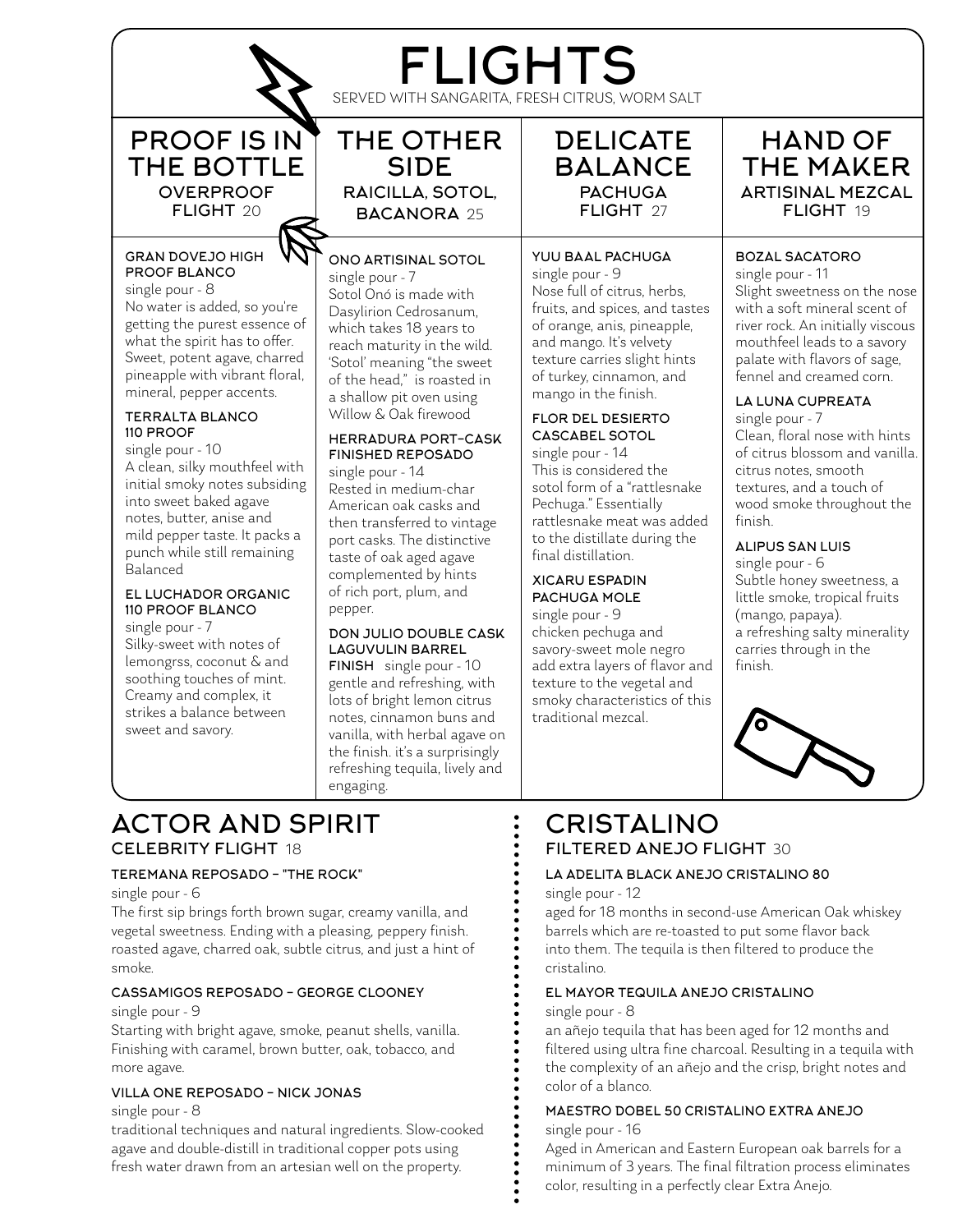| SOTOL                                      | 1 <sub>oz</sub> | 207             |
|--------------------------------------------|-----------------|-----------------|
| 001<br>TO<br>FLOR DEL DESIERTO SOTOL JOVEN | 10 <sup>1</sup> | 20              |
| <b>FLOR DEL DESIERTO SOTOL SIERRA</b>      | 11              | 22              |
| FLOR DEL DESIERTO SOTOL CASCABEL PACHUGA   | 14              | 28              |
| SOTOL ONO                                  | 7               | 14              |
| LA HIGUERO CEDROSANUM SOTOL                | 7               | 14              |
| LA HIGUERO LEIOPHYLLUM SOTOL               | 7               | 14              |
| LA HIGUERO WHEELERI SOTOL                  | 5               | 10              |
| SOTOL COYOTE CHIHUAHUA BLANCO              | 8               | 16              |
| SOTOL COYOTE DURANGO BLANCO                | $\overline{7}$  | 14              |
| <b>SOTOL POR SIEMPRE</b>                   | 6               | 12              |
| HACIENDA DE CHIHUAHUA ORO                  | 13              | 26              |
| HACIENDA DE CHIHUAHUA PLATINUM             | 5               | 10 <sup>2</sup> |
| HACIENDA DE CHIHUAHUA ANEJO                | 6               | 12 <sup>2</sup> |
| HACIENDA DE CHIHUAHUA ANEJO                | 6               | 12              |
| HACIENDA DE CHIHUAHUA REPOSADO             | 5               | 10              |
| <b>HACIENDA DE CHIHUAHUA RUSTICO</b>       | 6               | 12              |
|                                            |                 |                 |
|                                            |                 |                 |

| BALACAN TUXCA                        | 14 | 28              |  |
|--------------------------------------|----|-----------------|--|
| ΒΔΙ ΔΩΔΝ ΡΔΡΔΙ ΟΜΕ                   | 21 | 42              |  |
| LA VENENOSA RAICILLA ETNICA COSTA    | 33 | 66              |  |
| LA VENENOSA RAICILLA PUNTAS          | 24 | 48              |  |
| LA VENENOSA RAICILLA SIERA DEL TIGRE | 13 | 26              |  |
| LA VENENOSA RAICILLA SIERRA          | 17 | 34              |  |
| LA VENENOSA RAICILLA SUR             | 10 | 20              |  |
| LA VENENOSA RAICILLA TABERNAS        | 14 | 28              |  |
| SANTO CUVISO BACANORA BLANCO         | 6  | 12 <sup>2</sup> |  |
| <b>REVEL AVILA SILVER</b>            | 8  | 16              |  |
| <b>REVEL AVILA REPOSADO</b>          | 12 | 24              |  |
| REVEL AVILA ANEJO                    | 25 | 50              |  |
| RANCHO TEPUA BACANORA BLANCO         | 9  | 18              |  |
|                                      |    |                 |  |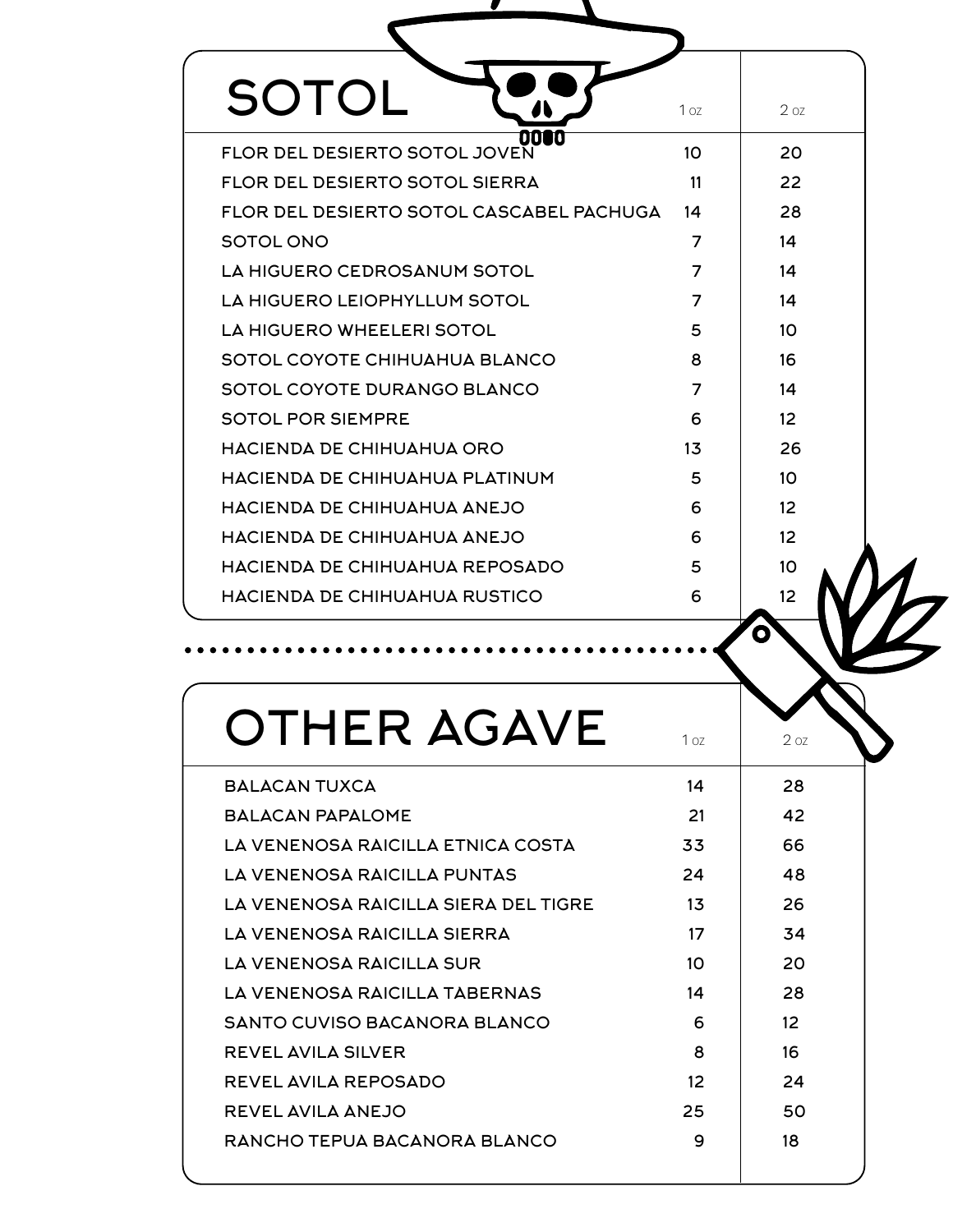| MEZCAL<br>ο                                                                                                                                                                                                                                                                                                                                                                                                                                                                                                                                                                                                                                                                                                                                                                                                                                                                                                                                                                                                                                                                                                                                                                                                                                                        |                                                                                                                                                                                                                                                                |                                                                                                                                                                                                                                                                            |
|--------------------------------------------------------------------------------------------------------------------------------------------------------------------------------------------------------------------------------------------------------------------------------------------------------------------------------------------------------------------------------------------------------------------------------------------------------------------------------------------------------------------------------------------------------------------------------------------------------------------------------------------------------------------------------------------------------------------------------------------------------------------------------------------------------------------------------------------------------------------------------------------------------------------------------------------------------------------------------------------------------------------------------------------------------------------------------------------------------------------------------------------------------------------------------------------------------------------------------------------------------------------|----------------------------------------------------------------------------------------------------------------------------------------------------------------------------------------------------------------------------------------------------------------|----------------------------------------------------------------------------------------------------------------------------------------------------------------------------------------------------------------------------------------------------------------------------|
|                                                                                                                                                                                                                                                                                                                                                                                                                                                                                                                                                                                                                                                                                                                                                                                                                                                                                                                                                                                                                                                                                                                                                                                                                                                                    | 1 <sub>oz</sub>                                                                                                                                                                                                                                                | 2 <sub>oz</sub>                                                                                                                                                                                                                                                            |
| 400 CONEJOS JOVEN<br><b>ALIPUS SAN ANDRES</b><br><b>ALIPUS SAN LUIS</b><br><b>ALIPUS SAN MIGUEL</b><br><b>ALIPUS SAN JUAN</b><br><b>ALIPUS SANTA ANA</b><br><b>AMARAS CUPREATA</b><br><b>AMARAS ESPADIN</b><br>AMARAS VERDE MOMENTO<br><b>BANHEZ TEQUILA BUTCHER SINGLE</b>                                                                                                                                                                                                                                                                                                                                                                                                                                                                                                                                                                                                                                                                                                                                                                                                                                                                                                                                                                                        | 7<br>6<br>6<br>10<br>7<br>7<br>5<br>6<br>9                                                                                                                                                                                                                     | 14<br>12<br>12<br>20<br>14<br>14<br>10<br>12<br>18                                                                                                                                                                                                                         |
| <b>BARREL MEZCAL</b><br><b>BANHEZ ARROQUENO</b><br><b>BANHEZ CUISHE</b><br><b>BANHEZ TOBALA</b><br><b>BANHEZ PECHUGA</b><br><b>BAHNEZ TEPEZTATE</b><br><b>BANHEZ ESPADIN</b><br><b>BOZAL CASTILLA</b><br><b>BOZAL IBERICO</b><br><b>BOZAL BARRIL / ESPADIN</b><br><b>BOZAL TEPEZTATE</b><br><b>BOZAL TOBASICHE / ESPADIN</b><br><b>BOZAL SACATORO</b><br><b>BOZAL PACHUGA</b><br><b>BOZAL CENIZO</b><br><b>BOZAL CUISHE</b><br><b>BOZAL TOBASICHE</b><br><b>BURRITO FIESTERO JOVEN CENIZO</b><br><b>CASAMIGOS MEZCAL</b><br>CLASE AZUL MEZCAL<br><b>CLASE ASUL GUERRERO</b><br><b>CRANEO ESPADIN</b><br>CRUZ DE FUEGO AUGUSTIFOLIA<br>CRUZ DE FUEGO MEZCAL ESPADIN                                                                                                                                                                                                                                                                                                                                                                                                                                                                                                                                                                                                 | 9<br>15<br>12<br>14<br>12<br>12<br>6<br>11<br>11<br>8<br>11<br>11<br>11<br>13<br>12<br>11<br>11<br>8<br>10<br>23<br>33<br>8<br>14<br>-8                                                                                                                        | 18<br>30<br>24<br>28<br>24<br>24<br>12<br>22<br>22<br>16<br>22<br>22<br>22<br>26<br>24<br>22<br>22<br>16<br>20<br>46<br>66<br>16<br>28<br>16                                                                                                                               |
| CRUZ DE FUEGO MEZCAL MADRECUISHE<br>CRUZ DE FUEGO MEZCAL CIRIAL<br><b>KARWINSKII</b><br><b>CRUZ DE FUEGO TOBALA</b><br>CRUZ DE FUEGO MEACAL TEPEXTATE<br>DELERIO MEZCAL ANEJO<br>DEL MAGUEY ALBARRADAS<br>DEL MAGUEY AZUL LUIS RIO<br>DEL MAGUEY BARRIL<br><b>DEL MAGUEY CHICHICAPA</b><br>DEL MAGUEY MINERO<br>DEL MAGUEY PECHUGA<br>DEL MAGUEY S PABLO AMEYAL<br>DEL MAGUEY SAN LUIS RIO<br>DEL MAGUEY TOBALA<br>DEL MAGUEY VIDA<br>DEL MAGUEY WILD PAPALOME<br>DEL MAGUEY WILD TEPEXTATE<br>DERRUMBES DURANGO<br><b>DERRUMBES MICHOACAN</b><br>DERRUMBES SAN LOUIS POTOSI<br>DERRUMBES TAMUALIPAS<br><b>DERRUMBES ZACATECAS</b><br>DON AMANDO MEZCAL REPOSADO<br>DON AMANDO MEZCAL ANEJO<br>DON AMANDO MEZCAL RUSTICO<br>DON AMANDO MEZCAL LARGO<br>DON AMANDO MEZCAL PECHUGA<br>DON MATEO CUPREATA<br>DON MATEO DE LA SIERRA ALTO<br>DON MATEO DE LA SIERRA PACHUGA<br>DON RAMON SALMIANA<br>DOS HOMBES ESPADIN<br>EL BUHO PULQUERO<br>EL BUHO MEZCAL ESPADIN<br>EL BUHO MEZCAL CUISHE<br>EL BUHO MEZCAL TOBALA ESPADIN<br>EL BUHO MANGO PACHUGA<br>EL BUHO MEZCAL JABALI<br>EL RECUERDO ABOCADO<br>EL RECUERDO JOVEN<br>EL SILENCIO ESPADIN<br><b>ERTSWHILE ESPADIN</b><br><b>ERTSWHILE ENSEMBLE</b><br><b>ERTSWHILE CUISHE</b><br><b>ERTSWHILE ARROQUENO</b> | 17<br>15<br>19<br>19<br>11<br>10<br>19<br>20<br>10<br>10<br>30<br>19<br>10<br>19<br>5<br>16<br>19<br>8<br>11<br>6<br>11<br>8<br>10<br>13<br>9<br>16<br>16<br>10<br>13<br>15<br>9<br>9<br>11<br>7<br>11<br>12<br>14<br>16<br>6<br>5<br>7<br>8<br>12<br>13<br>16 | 34<br>30<br>38<br>38<br>22<br>20<br>38<br>40<br>20<br>20<br>60<br>38<br>20<br>38<br>10<br>32<br>38<br>16<br>22<br>12<br>22<br>18<br>20<br>26<br>18<br>32<br>32<br>20<br>26<br>30<br>18<br>18<br>22<br>14<br>22<br>24<br>28<br>32<br>12<br>10<br>14<br>16<br>24<br>26<br>32 |

|                                                                  | 1 oz     | $2$ oz            |
|------------------------------------------------------------------|----------|-------------------|
| <b>ERTSWHILE TOBALA</b>                                          | 16       | 32                |
| <b>ESPIRITU CORSA BUEN BICHO</b><br>ESPIRITU SANTA PEDRERA       | 7<br>9   | 14<br>18          |
| <b>FIDENCIO CLASICO</b>                                          | 6        | 12                |
| FIDENCIO MADRECUIXE                                              | 17       | 34                |
| <b>FIDENCIO TEPEXTATE</b><br><b>FIDENCIO TOBALA</b>              | 17<br>17 | 34<br>34          |
| <b>FIDENCIO UNICO</b>                                            | 6        | $12 \overline{ }$ |
| <b>FIDENCIO PACHUGA</b>                                          | 12       | 24                |
| <b>GRACIAS A DIOS ESPADIN</b><br><b>GRACIAS A DIOS TEPEXTATE</b> | 8<br>12  | 16<br>24          |
| <b>GRACIOS A DIOS TOBALA</b>                                     | 12       | 24                |
| <b>GRACIAS A DIOS PACHUGA</b>                                    | 13       | 26                |
| ILEGAL MEZCAL JOVEN<br>ILEGAL MEZCAL REPOSADO                    | 7<br>8   | 14<br>16          |
| ILEGAL MEZCAL ANEJO                                              | 15       | 30                |
| <b>KOCH ANC COYOTE</b><br><b>KOCH ARROQUENO</b>                  | 13<br>10 | 26<br>20          |
| <b>KOCH ART ESPADIN</b>                                          | 7        | 14                |
| LA LUNA CHINO SILVESTRE                                          | 14       | 28                |
| LA LUNA CUPREATA<br>LA LUNA CUPREATA / ESPADIN                   | 7<br>10  | 14<br>20          |
| LA LUNA TEQUILIANA                                               | 12       | 24                |
| LA LUNA BRUTO                                                    | 17       | 34                |
| LA LUNA MANSO SAHAUYO<br><b>LALOCURA ESPADIN</b>                 | 14<br>23 | 28<br>46          |
| <b>LALOCURA TOBASICHE</b>                                        | 23       | 46                |
| LALOCURA TOBALA                                                  | 23       | 46                |
| LALOCURA SAN MARTINERO<br><b>LALOCURA CUISHE</b>                 | 25<br>28 | 50<br>56          |
| LOBOS 1707 ESPADIN                                               | 9        | 18                |
| LOS JAVIS ESPADIN                                                | 7        | 14                |
| LOS JAVIS ESPADIN REPOSADO<br>LOS NAHUALES REPOSADO              | 6<br>9   | 12<br>18          |
| LOS NAHUALES ANEJO                                               | 13       | 26                |
| LOS NAHUALES METODO ANTGUO<br>MACHETAZO CUPREATA                 | 9<br>6   | 18<br>12          |
| MACHETAZO SALMIANA                                               | 6        | 12                |
| MAL BIEN ESPADIN                                                 | 6        | 12                |
| <b>MAL BIEN BICUIXE CORTEZ</b><br>MAL DE AMOR JABALI             | 11<br>14 | 22<br>28          |
| MAL DE AMOR BARRIL                                               | 11       | 22                |
| <b>MAL DE AMOR CUISHE</b>                                        | 11       | 22                |
| MAL DE AMOR CUISHE + TEPEZTATE<br>MAL DE AMOR JABALI + TEPEZTATE | 13<br>16 | 26<br>32          |
| MAL DE AMOR MEXICANO                                             | 12       | 24                |
| MAL DE AMOR SIERRA NEGRA                                         | 13       | 26                |
| MARCA NEGRA SAMARTIN / ESPADIN<br>MARCA NEGRA ESPADIN            | 16<br>15 | 32<br>30          |
| MARCA NEGRA TOBALA                                               | 17       | 34                |
| MACHETAZO CUPREATA<br>MACHETAZO SALMIANA                         | 6        | 12<br>12          |
| <b>MEZCAL VAGO CUIXE</b>                                         | 6<br>13  | 26                |
| MEZCAL VAGO JARQUIN                                              | 8        | 16                |
| MEZCAL VAGO ESPADIN<br><b>MEZCAL VAGO MEXICANO</b>               | 8<br>8   | 16<br>18          |
| MEZCAL VAGO ENSEMBLE EN BARRO                                    |          |                   |
| BY TIO REY                                                       | 7        | 14                |
| MEZCAL VAGO ENSEMBLE EN BARRO BY<br>EMIGDIO JARQUIN              | 9        | 18                |
| MEZCALERO #24                                                    | 12       | 24                |
| MEZCALERO #5<br><b>MEZONTE SANTOS JUAREZ</b>                     | 16<br>22 | 32<br>44          |
| MEZONTE JAPO                                                     | 23       | 46                |
| MEZONTE JORGE PEREZ                                              | 23       | 46                |
| <b>MEZONTE TEPE</b><br><b>MEZONTE LORENZO</b>                    | 24<br>24 | 46<br>48          |
| MIEL DE TIERRA JOVEN                                             | 8        | 16                |
| <b>MONTE ALBAN</b>                                               | 4        | 8                 |
| MONTELOBOS TOBOLA JOVEN<br>MONTELOBOS ESPADIN ARTISINAL JOVEN    | 15<br>7  | 30<br>14          |
| NUCANO JOVEN                                                     | 7        | 14                |
| NUESTRA SOLEDAD LACHIGUI MIAHUATLAN                              | 9        | 18                |
| NUESTRA SOLEDAD STGO MATALAN<br>PELOTON DE LE MUERTE             | 9<br>6   | 18<br>12          |
| PIEDRE ALMAS ESPADIN                                             | 13       | 26                |
| PIEDRE ALMAS LA PURITITA VERDA<br>RAYU ESPADIN                   | 7<br>7   | 14<br>14          |
| REAL MINERO LARGO                                                | 17       | 34                |
| REY CAMPERO FEILD BLEND                                          | 12       | 24                |
| REY CAMPERO JABALI<br>REYES Y COLARDES SALMIANA                  | 12<br>6  | 24<br>12          |
| REZPIRAL TOBALA                                                  | 19       | 38                |
| REZPIRAL CAPON CON FRUTAS                                        | 19       | 38                |
| SANTA PEDRERA ESPADIN<br>SIEMBRA CENIZO                          | 9<br>10  | 18<br>20          |
|                                                                  |          |                   |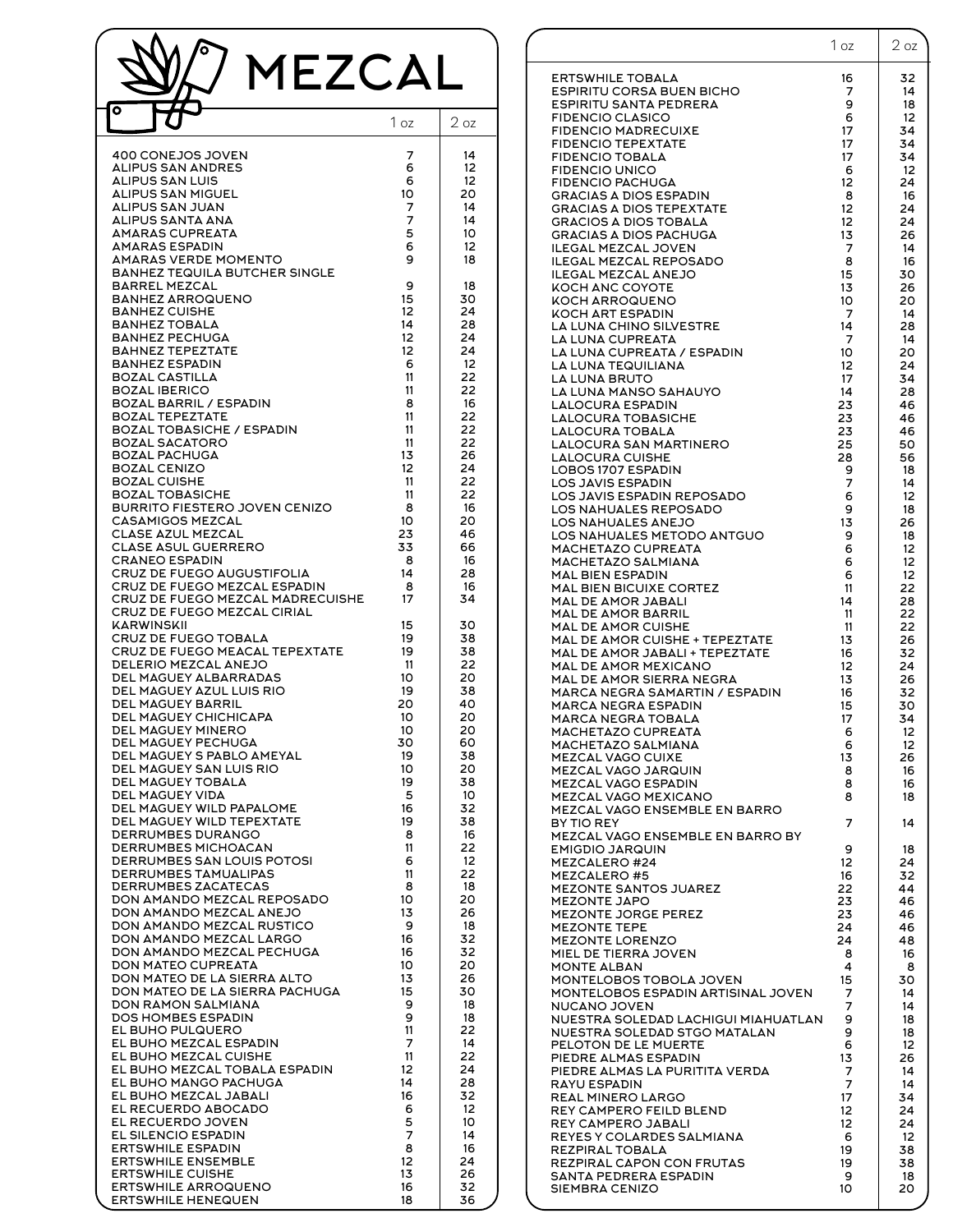| MEZCA                                                                                                                                                                                                                                                                                                                                    |                                                             |                                                                                         |
|------------------------------------------------------------------------------------------------------------------------------------------------------------------------------------------------------------------------------------------------------------------------------------------------------------------------------------------|-------------------------------------------------------------|-----------------------------------------------------------------------------------------|
|                                                                                                                                                                                                                                                                                                                                          | 1 <sub>oz</sub>                                             | 2 <sub>oz</sub>                                                                         |
| SIEMBRA CUPREATA<br>SOMBRE MEZCAL<br>SINGLE CASK NATION FIDENCIO 9 YR MEZCAL 16<br>TWO JAMES. DOS JAIMES MEZCAL<br><b>XICARU ESPADIN SILVER</b><br>XICARU ESPADIN REPOSADO<br>XICARU ESPADIN ANEJO<br>XICARU ESPADIN PACHUGA MOLE<br>YUU BAAL ESPADIN<br>YUU BAAL REPOSADO<br>YUU BAAL ANEJO<br>YUU BAAL MADRECUISHE<br>YUU BAAL PACHUGA | 10<br>7<br>22<br>5<br>6<br>7<br>9<br>7<br>7<br>8<br>18<br>9 | 20<br>14<br>32<br>44<br>10<br>12 <sup>2</sup><br>14<br>18<br>14<br>14<br>16<br>36<br>18 |



|                                            | 1 <sub>oz</sub> | $2$ oz |
|--------------------------------------------|-----------------|--------|
| 1800 SILVER                                | 4               | 8      |
| 1800 REPOSADO                              | 5               | 10     |
| <b>1800 ANEJO</b>                          | 7               | 14     |
| <b>1921 TEQUILA BLANCO</b>                 | 6               | 12     |
| <b>1921 TEQUILA REPOSADO SINGLE BARREL</b> | 7               | 14     |
| 1921 ANEJO SINGLE BARREL                   | 8               | 16     |
| <b>818 TEQUILA BLANCO</b>                  | 7               | 14     |
| <b>818 TEQUILA REPOSADO</b>                | 8               | 16     |
| <b>ADICTIVO EXTRA ANEJO</b>                | 12              | 24     |
| <b>ALTOS PLATA</b>                         | 5               | 10     |
| <b>ALTOS REPOSADO</b>                      | 5               | 10     |
| <b>ALTOS ANEJO</b>                         | 5               | 10     |
| <b>ARETTE BLANCO</b>                       | 8               | 16     |
| <b>ARETTE REPOSADO</b>                     | 9               | 18     |
| <b>ARETTE ANEJO</b>                        | 12              | 24     |
| ARETTE 'GRAN CLASE' EXTRA ANEJO            | 20              | 40     |
| ARETTE ARTESANAL SUAVE BLANCO              | 8               | 16     |
| ARETTE ARTESANAL SUAVE REPOSADO            | 9               | 18     |
| ARETTE ARTESANAL SUAVE ANEJO               | 10              | 20     |
| <b>ARTENOM 1579 BLANCO</b>                 | 9               | 18     |
| <b>ARTENOM 1414 REPOSADO</b>               | 10              | 20     |
| <b>ARTENOM 1146 ANEJO</b>                  | 13              | 26     |
| <b>ASOMBROSO EL PLATINO</b>                | 7               | 14     |
| ASOMBROSO LA REPOSADO                      | 8               | 16     |
| <b>ASOMBROSO ANEJO</b>                     | 31              | 62     |
| ASOMBROSO EXTRA ANEJO                      | 24              | 48     |
| <b>ASTRAL TEQUILA</b>                      | 7               | 14     |
| <b>AVION BLANCO</b>                        | 6               | 12     |
| <b>AVION REPOSADO</b>                      | 7               | 14     |
| <b>AVION ANEJO</b>                         | 8               | 16     |
| <b>AVION 44 EXTRA ANEJO</b>                | 14              | 28     |
| <b>AZUNIA BLANCO</b>                       | 7               | 14     |
| <b>AZUNIA REPOSADO</b>                     | 8               | 16     |
| <b>AZUNIA ANEJO</b>                        | 9               | 18     |
| <b>BRIBON BLANCO</b>                       | 4               | 8      |
| <b>BRIBON REPOSADO</b>                     | 5               | 10     |
| <b>BRIBON ANEJO</b>                        | 6               | 12     |
| CAMPO BRAVO BLANCO                         | 5               | 10     |
| <b>CALIROSA BLANCO</b>                     | 8               | 16     |
| <b>CALIROSA ANEJO</b>                      | 10              | 20     |
| <b>CASAMIGOS BLANCO</b>                    | 8               | 16     |

|                                                     | 1 oz     | $2$ oz   |
|-----------------------------------------------------|----------|----------|
| <b>CASAMIGOS REPOSADO</b>                           | 9        | 18       |
| <b>CASAMIGOS ANEJO</b>                              | 10       | 20       |
| <b>CASA NOBLE CRYSTAL</b>                           | 6        | 12       |
| <b>CASA NOBLE REPOSADO</b>                          | 7        | 14       |
| CASA NOBLE ANEJO                                    | 8        | 16       |
| CASA DRAGONES BLANCO                                | 11       | 22       |
| CASA DRAGONES JOVEN<br>CASA DRAGONES ANEJO          | 13<br>17 | 26<br>34 |
| <b>CASCAHUIN 48 PLATA</b>                           | 7        | 14       |
| <b>CASCAHUIN REPOSADO</b>                           | 8        | 16       |
| <b>CASCAHUIN ANEJO</b>                              | 9        | 18       |
| CASCAHUIN EXTRA ANEJO                               | 12       | 24       |
| <b>CAZADORES BLANCO</b>                             | 5        | 10       |
| <b>CAZADORES REPOSADO</b>                           | 5        | 10       |
| <b>CAZADORES ANEJO</b>                              | 8        | 16       |
| CENOTE BLANCO                                       | 6        | 12       |
| <b>CENOTE REPOSADO</b>                              | 7        | 14       |
| <b>CENOTE ANEJO</b>                                 | 8        | 16       |
| <b>CHAMUCOS BLANCO</b>                              | 8        | 16       |
| <b>CHAMUCOS REPOSADO</b>                            | 9        | 18       |
| <b>CHAMUCOS ANEJO</b><br>CHAMUCOS DIABLO BLANCO 110 | 11<br>9  | 22<br>18 |
| CHAMUCOS EXTRA ANEJO 88.8                           | 22       | 44       |
| <b>CHAVO MALO BLANCO</b>                            | 6        | 12       |
| <b>CHINACO SILVER</b>                               | 7        | 14       |
| <b>CHINACO REPOSADO</b>                             | 8        | 16       |
| <b>CHINACO ANEJO</b>                                | 9        | 18       |
| <b>CIMARRON BLANCO</b>                              | 4        | 8        |
| <b>CIMARRON REPOSADO</b>                            | 5        | 10       |
| <b>CIMARRON ANEJO</b>                               | 6        | 12       |
| <b>CINCORO BLANCO</b>                               | 12       | 24       |
| <b>CINCORO REPOSADO</b>                             | 14       | 28       |
| <b>CINCORO ANEJO</b><br>CLASE AZUL PLATA            | 19<br>12 | 38<br>24 |
| <b>CLASE AZUL REPOSADO</b>                          | 15       | 30       |
| CLASE AZUL ANEJO                                    | 72       | 144      |
| CODIGO BLANCA                                       | 8        | 16       |
| <b>CODIGO BLANCA ROSA</b>                           | 10       | 20       |
| <b>CODIGO REPOSADO</b>                              | 12       | 24       |
| <b>CODIGO ANEJO</b>                                 | 16       | 32       |
| CODIGO EX ANEJO ORIGEN                              | 46       | 92       |
| CORRALEJO BLANCO                                    | 5        | 10       |
| CORRELEJO REPOSADO<br>CORRELEJO ANEJO               | 5        | 10       |
| CORRELEJO GRAN RESERVA                              | 6<br>12  | 12<br>24 |
| CORRELEJO 5 YR EXTRA ANEJO                          |          |          |
| <b>25TH ANNIVERSARY</b>                             | 37       | 84       |
| CORAZON BLANCO                                      | 5        | 10       |
| <b>CORAZON REPOSADO</b>                             | 6        | 12       |
| <b>CORAZON ANEJO</b>                                | 7        | 14       |
| <b>CORZO SILVER</b>                                 | 8        | 16       |
| <b>CORZO REPOSADO</b>                               | 9        | 20       |
| <b>CORZO ANEJO</b><br>CUERVO RESERVA DE LA FAMILIA  | 10<br>15 | 20<br>30 |
| <b>DAHLIA CRISTALINO</b>                            | 7        | 14       |
| DON ABRAHAM BLANCO ORGANICO                         | 7        | 14       |
| DON ABRAHAM REPOSADO ORGANICO                       | 8        | 16       |
| DON ABRAHAM ANEJO ORGANICO                          | 9        | 18       |
| DON ABRAHAM EXTRA ANEJO ORGANICO                    | 16       | 32       |
| DON FULANO FUERTE BLANCO                            | 7        | 14       |
| DON FULANO REPOSADO                                 | 8        | 16       |
| DON FULANO ANEJO                                    | 12       | 24       |
| DON FULANO IMPERIAL EXTRA ANEJO                     | 19       | 38       |
| DON JULIO BLANCO<br>DON JULIO REPOSADO              | 8<br>9   | 16<br>18 |
| DON JULIO ANEJO                                     | 10       | 20       |
| DON JULIO 1942                                      | 20       | 40       |
| DON JULIO REAL                                      | 52       | 104      |
| DON JULIO LAGAVULIN CASK FINISH                     | 10       | 20       |
| DON PILAR BLANCO                                    | 6        | 12       |
| DON PILAR REPOSADO                                  | 7        | 15       |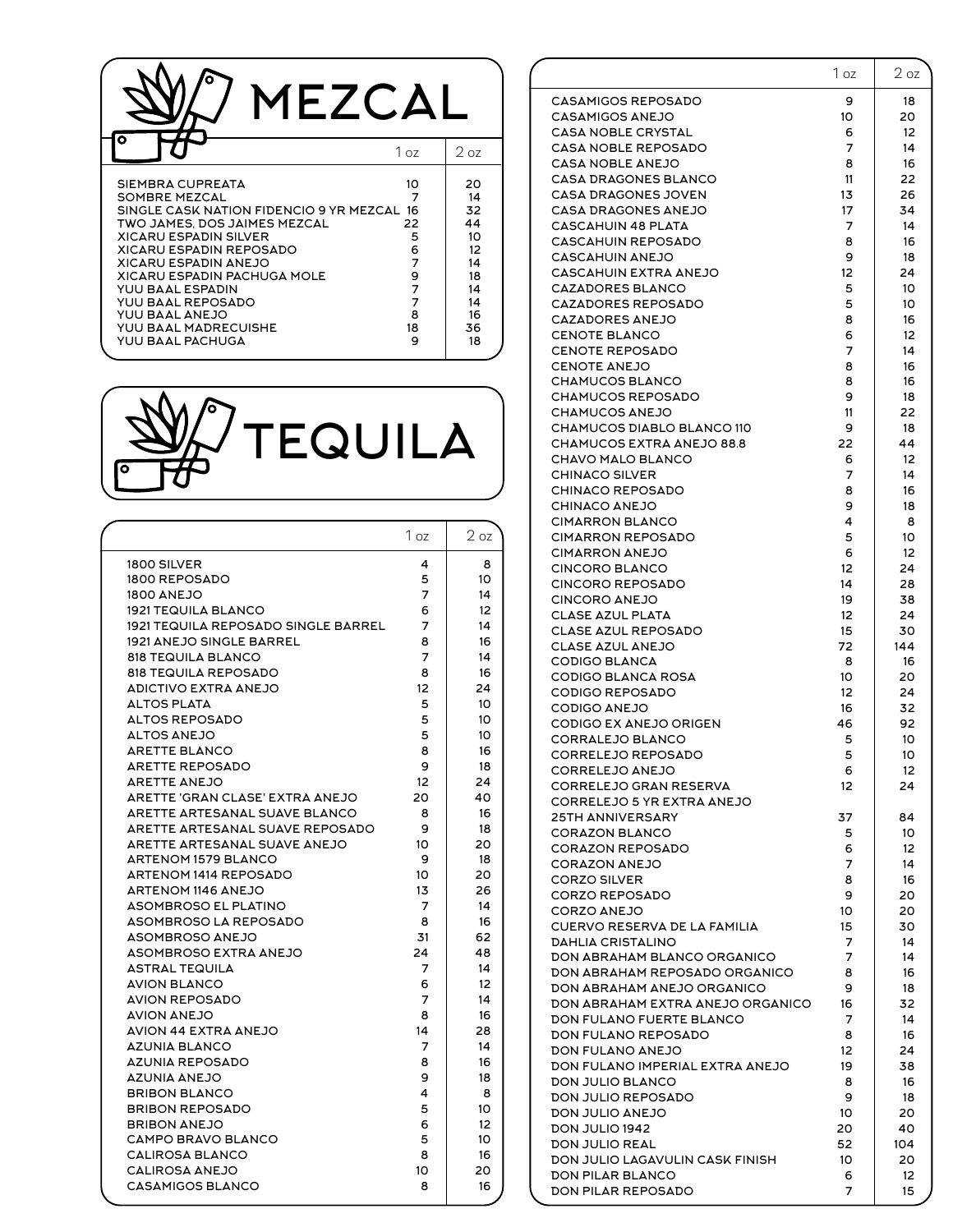

|                                          | 1 oz | 2 <sub>oz</sub> |
|------------------------------------------|------|-----------------|
| DON PILAR ANEJO                          | 8    | 16              |
| DON RAMON SILVER                         | 6    | 12              |
| <b>DON RAMON REPOSADO</b>                | 7    | 14              |
| DON RAMON ANEJO                          | 8    | 16              |
| DULCE VIDA BLANCO                        | 5    | 10              |
| DULCE VIDA BLANCO 100 PROOF              | 6    | 12              |
| <b>DULCE VIDA REPOSADO</b>               | 6    | 12              |
| DULCE VIDA ANEJO                         | 7    | 14              |
| DULCE VIDE LONE STAR GARRISON ANEJO      | 11   | 22              |
| DULCE VIDA EXTRA ANEJO 5YR               | 29   | 58              |
| EL JIMADOR BLANCO                        | 4    | 8               |
| EL JIMADOR REPOSADO                      | 4    | 8               |
| EL JIMADOR ANEJO                         | 5    | 10              |
| EL MAYOR BLANCO                          | 4    | 8               |
| EL MAYOR REPOSADO                        | 4    | 8               |
| EL MAYOR ANEJO                           | 6    | 12              |
| EL MAYOR EXTRA ANEJO                     | 15   | 30              |
| EL MAYOR TEQUILA ANEJO CRISTALINO        | 8    | 16              |
| EL MAYOR EXTRA ANEJO 3 YEAR SHERRY       |      |                 |
| <b>CASK FINISH</b>                       | 17   | 34              |
| EL MAYOR EXTRA ANEJO 3 YEAR RUM CASK     |      |                 |
| <b>FINISH</b>                            | 17   | 34              |
| EL MAYOR EXTRA ANEJO 3 YEAR              |      |                 |
| <b>CHARDONNAY CASK FINISH</b>            | 12   | 24              |
| EL NIVEL BLANCO                          | 7    | 14              |
| EL NIVEL REPOSADO                        | 7    | 14              |
| EL NIVEL ANEJO                           | 8    | 16              |
| EL NIVEL EXTRA ANEJO                     | 16   | 32              |
| EL TEQUILIENO BLANCO                     | 4    | 8               |
| EL TEQUILENO REPOSADO                    | 5    | 10              |
| EL TEQUILENO PLATINO                     | 8    | 16              |
| EL TEQUILENO ANEJO GRAN RESERVA          | 10   | 20              |
| EL TEQUILENO REPOSADO RARE               | 24   | 48              |
| EL TESORO BLANCO                         | 8    | 16              |
| EL TESORO REPOSADO                       | 8    | 16              |
| EL TESORO ANEJO                          | 9    | 18              |
| EL TESORO PARADISO ANEJO                 | 15   | 30              |
| ESPANITA BLANCO                          | 4    | 8               |
| <b>ESPANITA REPOSADO</b>                 | 5    | 10              |
| <b>ESPANITA ANEJO</b>                    | 5    | 10              |
| <b>ESPOLON BLANCO</b>                    | 4    | 8               |
| <b>ESPOLON REPOSADO</b>                  | 4    | 8               |
| <b>ESPOLON ANEJO BOURBON CASK</b>        | 4    | 8               |
| <b>EXCELLIA ANEJO</b>                    | 13   | 26              |
| FUENTESCA RESERVA ANEJO 15 YR            | 27   | 54              |
| <b>G4 BLANCO</b>                         | 5    | 10              |
| <b>G4 REPOSADO</b>                       | 7    | 14              |
| <b>G4 ANEJO</b>                          | 13   | 26              |
| <b>G4 EXTRA ANEJO</b>                    | 16   | 32              |
| <b>GRAN CENTENERIO PLATA</b>             | 5    | 10              |
| <b>GRAN CENTENERIO REPOSADO</b>          | 5    | 10              |
| <b>GRAN CENTENERIO ANEJO</b>             | 6    | 12              |
| <b>GRAN DOVEJO BLANCO</b>                | 7    | 13              |
| <b>GRAN DOVEJO REPOSADO</b>              | 8    | 16              |
| <b>GRAN DOVEJO ANEJO</b>                 | 9    | 18              |
| GRAN DOVEJO OVERPROOF BLANCO             | 8    | 16              |
| <b>GRAND LEYENDA SILVER</b>              | 6    | 12              |
| <b>GRAND LEYENDA REPOSADO</b>            | 7    | 14              |
| <b>GRAND LEYENDA ESTATE GROWN SILVER</b> | 7    | 14              |
| GRAND LEYENDA ESTATE GROWN REPOSADO      | 8    | 16              |
| GRAND MAYAN SILVER                       | 8    | 16              |
| GRAND MAYAN ULTRA ANEJO                  | 9    | 18              |
| HACIENDA VIEJA BLANCO                    | 4    | 8               |
|                                          |      |                 |

| <b>HERRADURA SILVER</b><br>6<br>12<br>14<br>HERRADURA REPOSADO<br>7<br><b>HERRADURA ANEJO</b><br>8<br>16<br>HERRADURA ULTRA ANEJO CRISTALINO<br>16<br>8<br>HERRADURA EXTRA ANEJO<br>62<br>31<br>HERRADURA SELECCION SUPREMA<br><b>EXTRA ANEJO</b><br>31<br>62<br>HIJOS DE VILLA BLANCO REVOLVER PISTOL<br>10<br>5<br><b>HUSSONG'S BLANCO</b><br>6<br>12<br><b>HUSSONG'S REPOSADO</b><br>7<br>14<br><b>HUSSONG'S ANEJO</b><br>8<br>16<br><b>IXA TEQUILA</b><br>7<br>14<br>JAJA BLANCO<br>6<br>12<br><b>JAJA REPOSADO</b><br>7<br>14<br><b>JAJA ANEJO</b><br>8<br>16<br><b>KAH BLANCO</b><br>7<br>14<br>KAH REPOSADO<br>8<br>16<br>9<br>18<br>KAH ANEJO<br>LA ADELITA BLANCO<br>7<br>14<br>7<br>LA ADELITA REPOSADO<br>14<br>LA ADELITA ANEJO<br>8<br>16<br>LA ADELITA EXTRA ANEJO<br>19<br>38<br>LA ADELITA BLACK ANEJO CRISTALINO<br>12<br>24<br>LA GRITONA REPOSADO<br>6<br>12<br>LA PRIMA DE PANCHO REPOSADO<br>7<br>14<br>5<br>10<br>LIBELULA<br>LOBOS 1707 BLANCO<br>7<br>14<br>LOBOS 1707 REPOSADO<br>8<br>16<br>LOBOS 1707 EXTRA ANEJO<br>18<br>36<br><b>LOS ARANGO BLANCO</b><br>6<br>12<br>LOS ARANGO REPOSADO<br>7<br>14<br>LOS ARANGO ANEJO<br>8<br>16<br>LOS AZULEJOS BLANCO<br>8<br>16<br>LOS AZULEJOS REPOSADO<br>9<br>18<br>LOS AZULEJOS ANEJO<br>20<br>10<br>LOS SUNDAYS BLANCO<br>6<br>12<br>LOS SUNDAYS REPOSADO<br>7<br>14<br>LUNAZUL BLANCO<br>5<br>10<br>LUNAZUL REPOSADO<br>6<br>12<br>LUNAZUL ANEJO<br>12<br>6<br>MAESTRO DOBEL HUMITO SMOKED SILVER<br>14<br>7<br>MAESTRO DOBEL DIAMANTE<br>7<br>14<br><b>MEASTRO DOBEL SILVER</b><br>6<br>12<br>7<br>14<br>MAESTRO DOBEL REPOSADO<br>MAESTRO DOBEL ANEJO<br>8<br>16<br>MAESTRO DOBEL 50 CRISTALINO EXTRA<br><b>ANEJO</b><br>16<br>32<br>MI CAMPO BLANCO<br>3<br>6<br>MI CAMPO REPOSADO<br>3<br>6<br>5<br>MILAGRO SILVER<br>10<br>MILAGRO REPOSADO<br>4<br>8<br>MILAGRO ANEJO<br>7<br>14<br>MILAGRO BARREL SELECT SILVER<br>6<br>12<br>MILAGRO BARREL SELECT REPOSADO<br>24<br>12<br>MILAGRO BARREL SELECT ANEJO<br>15<br>30<br>NUMBER JUAN BLANCO<br>6<br>12<br>NUMBER JUAN REPOSADO<br>14<br>7<br>NUMBER JUAN EXTRA ANEJO<br>13<br>26<br>PANCHO PISTOLES REPOSADO<br>14<br>7<br>PARTIDA BLANCO<br>6<br>12<br>PARTIDA REPOSADO<br>7<br>14<br>PARTIDA ANEJO<br>16<br>8<br>14<br><b>PATRON SILVER</b><br>7<br>16<br><b>PATRON REPOSADO</b><br>8<br>PATRON ANEJO<br>9<br>18 | 1 <sub>oz</sub> | 2 <sub>oz</sub> |
|--------------------------------------------------------------------------------------------------------------------------------------------------------------------------------------------------------------------------------------------------------------------------------------------------------------------------------------------------------------------------------------------------------------------------------------------------------------------------------------------------------------------------------------------------------------------------------------------------------------------------------------------------------------------------------------------------------------------------------------------------------------------------------------------------------------------------------------------------------------------------------------------------------------------------------------------------------------------------------------------------------------------------------------------------------------------------------------------------------------------------------------------------------------------------------------------------------------------------------------------------------------------------------------------------------------------------------------------------------------------------------------------------------------------------------------------------------------------------------------------------------------------------------------------------------------------------------------------------------------------------------------------------------------------------------------------------------------------------------------------------------------------------------------------------------------------------------------------------------------------------------------------------------------------------------------------------------------------------------------------------------------------------------------------------------------------------------------------------------------------------------------------------------------------------------------------------------------------------------------------------------------------------------------------------------------------------------------------------|-----------------|-----------------|
|                                                                                                                                                                                                                                                                                                                                                                                                                                                                                                                                                                                                                                                                                                                                                                                                                                                                                                                                                                                                                                                                                                                                                                                                                                                                                                                                                                                                                                                                                                                                                                                                                                                                                                                                                                                                                                                                                                                                                                                                                                                                                                                                                                                                                                                                                                                                                  |                 |                 |
|                                                                                                                                                                                                                                                                                                                                                                                                                                                                                                                                                                                                                                                                                                                                                                                                                                                                                                                                                                                                                                                                                                                                                                                                                                                                                                                                                                                                                                                                                                                                                                                                                                                                                                                                                                                                                                                                                                                                                                                                                                                                                                                                                                                                                                                                                                                                                  |                 |                 |
|                                                                                                                                                                                                                                                                                                                                                                                                                                                                                                                                                                                                                                                                                                                                                                                                                                                                                                                                                                                                                                                                                                                                                                                                                                                                                                                                                                                                                                                                                                                                                                                                                                                                                                                                                                                                                                                                                                                                                                                                                                                                                                                                                                                                                                                                                                                                                  |                 |                 |
|                                                                                                                                                                                                                                                                                                                                                                                                                                                                                                                                                                                                                                                                                                                                                                                                                                                                                                                                                                                                                                                                                                                                                                                                                                                                                                                                                                                                                                                                                                                                                                                                                                                                                                                                                                                                                                                                                                                                                                                                                                                                                                                                                                                                                                                                                                                                                  |                 |                 |
|                                                                                                                                                                                                                                                                                                                                                                                                                                                                                                                                                                                                                                                                                                                                                                                                                                                                                                                                                                                                                                                                                                                                                                                                                                                                                                                                                                                                                                                                                                                                                                                                                                                                                                                                                                                                                                                                                                                                                                                                                                                                                                                                                                                                                                                                                                                                                  |                 |                 |
|                                                                                                                                                                                                                                                                                                                                                                                                                                                                                                                                                                                                                                                                                                                                                                                                                                                                                                                                                                                                                                                                                                                                                                                                                                                                                                                                                                                                                                                                                                                                                                                                                                                                                                                                                                                                                                                                                                                                                                                                                                                                                                                                                                                                                                                                                                                                                  |                 |                 |
|                                                                                                                                                                                                                                                                                                                                                                                                                                                                                                                                                                                                                                                                                                                                                                                                                                                                                                                                                                                                                                                                                                                                                                                                                                                                                                                                                                                                                                                                                                                                                                                                                                                                                                                                                                                                                                                                                                                                                                                                                                                                                                                                                                                                                                                                                                                                                  |                 |                 |
|                                                                                                                                                                                                                                                                                                                                                                                                                                                                                                                                                                                                                                                                                                                                                                                                                                                                                                                                                                                                                                                                                                                                                                                                                                                                                                                                                                                                                                                                                                                                                                                                                                                                                                                                                                                                                                                                                                                                                                                                                                                                                                                                                                                                                                                                                                                                                  |                 |                 |
|                                                                                                                                                                                                                                                                                                                                                                                                                                                                                                                                                                                                                                                                                                                                                                                                                                                                                                                                                                                                                                                                                                                                                                                                                                                                                                                                                                                                                                                                                                                                                                                                                                                                                                                                                                                                                                                                                                                                                                                                                                                                                                                                                                                                                                                                                                                                                  |                 |                 |
|                                                                                                                                                                                                                                                                                                                                                                                                                                                                                                                                                                                                                                                                                                                                                                                                                                                                                                                                                                                                                                                                                                                                                                                                                                                                                                                                                                                                                                                                                                                                                                                                                                                                                                                                                                                                                                                                                                                                                                                                                                                                                                                                                                                                                                                                                                                                                  |                 |                 |
|                                                                                                                                                                                                                                                                                                                                                                                                                                                                                                                                                                                                                                                                                                                                                                                                                                                                                                                                                                                                                                                                                                                                                                                                                                                                                                                                                                                                                                                                                                                                                                                                                                                                                                                                                                                                                                                                                                                                                                                                                                                                                                                                                                                                                                                                                                                                                  |                 |                 |
|                                                                                                                                                                                                                                                                                                                                                                                                                                                                                                                                                                                                                                                                                                                                                                                                                                                                                                                                                                                                                                                                                                                                                                                                                                                                                                                                                                                                                                                                                                                                                                                                                                                                                                                                                                                                                                                                                                                                                                                                                                                                                                                                                                                                                                                                                                                                                  |                 |                 |
|                                                                                                                                                                                                                                                                                                                                                                                                                                                                                                                                                                                                                                                                                                                                                                                                                                                                                                                                                                                                                                                                                                                                                                                                                                                                                                                                                                                                                                                                                                                                                                                                                                                                                                                                                                                                                                                                                                                                                                                                                                                                                                                                                                                                                                                                                                                                                  |                 |                 |
|                                                                                                                                                                                                                                                                                                                                                                                                                                                                                                                                                                                                                                                                                                                                                                                                                                                                                                                                                                                                                                                                                                                                                                                                                                                                                                                                                                                                                                                                                                                                                                                                                                                                                                                                                                                                                                                                                                                                                                                                                                                                                                                                                                                                                                                                                                                                                  |                 |                 |
|                                                                                                                                                                                                                                                                                                                                                                                                                                                                                                                                                                                                                                                                                                                                                                                                                                                                                                                                                                                                                                                                                                                                                                                                                                                                                                                                                                                                                                                                                                                                                                                                                                                                                                                                                                                                                                                                                                                                                                                                                                                                                                                                                                                                                                                                                                                                                  |                 |                 |
|                                                                                                                                                                                                                                                                                                                                                                                                                                                                                                                                                                                                                                                                                                                                                                                                                                                                                                                                                                                                                                                                                                                                                                                                                                                                                                                                                                                                                                                                                                                                                                                                                                                                                                                                                                                                                                                                                                                                                                                                                                                                                                                                                                                                                                                                                                                                                  |                 |                 |
|                                                                                                                                                                                                                                                                                                                                                                                                                                                                                                                                                                                                                                                                                                                                                                                                                                                                                                                                                                                                                                                                                                                                                                                                                                                                                                                                                                                                                                                                                                                                                                                                                                                                                                                                                                                                                                                                                                                                                                                                                                                                                                                                                                                                                                                                                                                                                  |                 |                 |
|                                                                                                                                                                                                                                                                                                                                                                                                                                                                                                                                                                                                                                                                                                                                                                                                                                                                                                                                                                                                                                                                                                                                                                                                                                                                                                                                                                                                                                                                                                                                                                                                                                                                                                                                                                                                                                                                                                                                                                                                                                                                                                                                                                                                                                                                                                                                                  |                 |                 |
|                                                                                                                                                                                                                                                                                                                                                                                                                                                                                                                                                                                                                                                                                                                                                                                                                                                                                                                                                                                                                                                                                                                                                                                                                                                                                                                                                                                                                                                                                                                                                                                                                                                                                                                                                                                                                                                                                                                                                                                                                                                                                                                                                                                                                                                                                                                                                  |                 |                 |
|                                                                                                                                                                                                                                                                                                                                                                                                                                                                                                                                                                                                                                                                                                                                                                                                                                                                                                                                                                                                                                                                                                                                                                                                                                                                                                                                                                                                                                                                                                                                                                                                                                                                                                                                                                                                                                                                                                                                                                                                                                                                                                                                                                                                                                                                                                                                                  |                 |                 |
|                                                                                                                                                                                                                                                                                                                                                                                                                                                                                                                                                                                                                                                                                                                                                                                                                                                                                                                                                                                                                                                                                                                                                                                                                                                                                                                                                                                                                                                                                                                                                                                                                                                                                                                                                                                                                                                                                                                                                                                                                                                                                                                                                                                                                                                                                                                                                  |                 |                 |
|                                                                                                                                                                                                                                                                                                                                                                                                                                                                                                                                                                                                                                                                                                                                                                                                                                                                                                                                                                                                                                                                                                                                                                                                                                                                                                                                                                                                                                                                                                                                                                                                                                                                                                                                                                                                                                                                                                                                                                                                                                                                                                                                                                                                                                                                                                                                                  |                 |                 |
|                                                                                                                                                                                                                                                                                                                                                                                                                                                                                                                                                                                                                                                                                                                                                                                                                                                                                                                                                                                                                                                                                                                                                                                                                                                                                                                                                                                                                                                                                                                                                                                                                                                                                                                                                                                                                                                                                                                                                                                                                                                                                                                                                                                                                                                                                                                                                  |                 |                 |
|                                                                                                                                                                                                                                                                                                                                                                                                                                                                                                                                                                                                                                                                                                                                                                                                                                                                                                                                                                                                                                                                                                                                                                                                                                                                                                                                                                                                                                                                                                                                                                                                                                                                                                                                                                                                                                                                                                                                                                                                                                                                                                                                                                                                                                                                                                                                                  |                 |                 |
|                                                                                                                                                                                                                                                                                                                                                                                                                                                                                                                                                                                                                                                                                                                                                                                                                                                                                                                                                                                                                                                                                                                                                                                                                                                                                                                                                                                                                                                                                                                                                                                                                                                                                                                                                                                                                                                                                                                                                                                                                                                                                                                                                                                                                                                                                                                                                  |                 |                 |
|                                                                                                                                                                                                                                                                                                                                                                                                                                                                                                                                                                                                                                                                                                                                                                                                                                                                                                                                                                                                                                                                                                                                                                                                                                                                                                                                                                                                                                                                                                                                                                                                                                                                                                                                                                                                                                                                                                                                                                                                                                                                                                                                                                                                                                                                                                                                                  |                 |                 |
|                                                                                                                                                                                                                                                                                                                                                                                                                                                                                                                                                                                                                                                                                                                                                                                                                                                                                                                                                                                                                                                                                                                                                                                                                                                                                                                                                                                                                                                                                                                                                                                                                                                                                                                                                                                                                                                                                                                                                                                                                                                                                                                                                                                                                                                                                                                                                  |                 |                 |
|                                                                                                                                                                                                                                                                                                                                                                                                                                                                                                                                                                                                                                                                                                                                                                                                                                                                                                                                                                                                                                                                                                                                                                                                                                                                                                                                                                                                                                                                                                                                                                                                                                                                                                                                                                                                                                                                                                                                                                                                                                                                                                                                                                                                                                                                                                                                                  |                 |                 |
|                                                                                                                                                                                                                                                                                                                                                                                                                                                                                                                                                                                                                                                                                                                                                                                                                                                                                                                                                                                                                                                                                                                                                                                                                                                                                                                                                                                                                                                                                                                                                                                                                                                                                                                                                                                                                                                                                                                                                                                                                                                                                                                                                                                                                                                                                                                                                  |                 |                 |
|                                                                                                                                                                                                                                                                                                                                                                                                                                                                                                                                                                                                                                                                                                                                                                                                                                                                                                                                                                                                                                                                                                                                                                                                                                                                                                                                                                                                                                                                                                                                                                                                                                                                                                                                                                                                                                                                                                                                                                                                                                                                                                                                                                                                                                                                                                                                                  |                 |                 |
|                                                                                                                                                                                                                                                                                                                                                                                                                                                                                                                                                                                                                                                                                                                                                                                                                                                                                                                                                                                                                                                                                                                                                                                                                                                                                                                                                                                                                                                                                                                                                                                                                                                                                                                                                                                                                                                                                                                                                                                                                                                                                                                                                                                                                                                                                                                                                  |                 |                 |
|                                                                                                                                                                                                                                                                                                                                                                                                                                                                                                                                                                                                                                                                                                                                                                                                                                                                                                                                                                                                                                                                                                                                                                                                                                                                                                                                                                                                                                                                                                                                                                                                                                                                                                                                                                                                                                                                                                                                                                                                                                                                                                                                                                                                                                                                                                                                                  |                 |                 |
|                                                                                                                                                                                                                                                                                                                                                                                                                                                                                                                                                                                                                                                                                                                                                                                                                                                                                                                                                                                                                                                                                                                                                                                                                                                                                                                                                                                                                                                                                                                                                                                                                                                                                                                                                                                                                                                                                                                                                                                                                                                                                                                                                                                                                                                                                                                                                  |                 |                 |
|                                                                                                                                                                                                                                                                                                                                                                                                                                                                                                                                                                                                                                                                                                                                                                                                                                                                                                                                                                                                                                                                                                                                                                                                                                                                                                                                                                                                                                                                                                                                                                                                                                                                                                                                                                                                                                                                                                                                                                                                                                                                                                                                                                                                                                                                                                                                                  |                 |                 |
|                                                                                                                                                                                                                                                                                                                                                                                                                                                                                                                                                                                                                                                                                                                                                                                                                                                                                                                                                                                                                                                                                                                                                                                                                                                                                                                                                                                                                                                                                                                                                                                                                                                                                                                                                                                                                                                                                                                                                                                                                                                                                                                                                                                                                                                                                                                                                  |                 |                 |
|                                                                                                                                                                                                                                                                                                                                                                                                                                                                                                                                                                                                                                                                                                                                                                                                                                                                                                                                                                                                                                                                                                                                                                                                                                                                                                                                                                                                                                                                                                                                                                                                                                                                                                                                                                                                                                                                                                                                                                                                                                                                                                                                                                                                                                                                                                                                                  |                 |                 |
|                                                                                                                                                                                                                                                                                                                                                                                                                                                                                                                                                                                                                                                                                                                                                                                                                                                                                                                                                                                                                                                                                                                                                                                                                                                                                                                                                                                                                                                                                                                                                                                                                                                                                                                                                                                                                                                                                                                                                                                                                                                                                                                                                                                                                                                                                                                                                  |                 |                 |
|                                                                                                                                                                                                                                                                                                                                                                                                                                                                                                                                                                                                                                                                                                                                                                                                                                                                                                                                                                                                                                                                                                                                                                                                                                                                                                                                                                                                                                                                                                                                                                                                                                                                                                                                                                                                                                                                                                                                                                                                                                                                                                                                                                                                                                                                                                                                                  |                 |                 |
|                                                                                                                                                                                                                                                                                                                                                                                                                                                                                                                                                                                                                                                                                                                                                                                                                                                                                                                                                                                                                                                                                                                                                                                                                                                                                                                                                                                                                                                                                                                                                                                                                                                                                                                                                                                                                                                                                                                                                                                                                                                                                                                                                                                                                                                                                                                                                  |                 |                 |
|                                                                                                                                                                                                                                                                                                                                                                                                                                                                                                                                                                                                                                                                                                                                                                                                                                                                                                                                                                                                                                                                                                                                                                                                                                                                                                                                                                                                                                                                                                                                                                                                                                                                                                                                                                                                                                                                                                                                                                                                                                                                                                                                                                                                                                                                                                                                                  |                 |                 |
|                                                                                                                                                                                                                                                                                                                                                                                                                                                                                                                                                                                                                                                                                                                                                                                                                                                                                                                                                                                                                                                                                                                                                                                                                                                                                                                                                                                                                                                                                                                                                                                                                                                                                                                                                                                                                                                                                                                                                                                                                                                                                                                                                                                                                                                                                                                                                  |                 |                 |
|                                                                                                                                                                                                                                                                                                                                                                                                                                                                                                                                                                                                                                                                                                                                                                                                                                                                                                                                                                                                                                                                                                                                                                                                                                                                                                                                                                                                                                                                                                                                                                                                                                                                                                                                                                                                                                                                                                                                                                                                                                                                                                                                                                                                                                                                                                                                                  |                 |                 |
|                                                                                                                                                                                                                                                                                                                                                                                                                                                                                                                                                                                                                                                                                                                                                                                                                                                                                                                                                                                                                                                                                                                                                                                                                                                                                                                                                                                                                                                                                                                                                                                                                                                                                                                                                                                                                                                                                                                                                                                                                                                                                                                                                                                                                                                                                                                                                  |                 |                 |
|                                                                                                                                                                                                                                                                                                                                                                                                                                                                                                                                                                                                                                                                                                                                                                                                                                                                                                                                                                                                                                                                                                                                                                                                                                                                                                                                                                                                                                                                                                                                                                                                                                                                                                                                                                                                                                                                                                                                                                                                                                                                                                                                                                                                                                                                                                                                                  |                 |                 |
|                                                                                                                                                                                                                                                                                                                                                                                                                                                                                                                                                                                                                                                                                                                                                                                                                                                                                                                                                                                                                                                                                                                                                                                                                                                                                                                                                                                                                                                                                                                                                                                                                                                                                                                                                                                                                                                                                                                                                                                                                                                                                                                                                                                                                                                                                                                                                  |                 |                 |
|                                                                                                                                                                                                                                                                                                                                                                                                                                                                                                                                                                                                                                                                                                                                                                                                                                                                                                                                                                                                                                                                                                                                                                                                                                                                                                                                                                                                                                                                                                                                                                                                                                                                                                                                                                                                                                                                                                                                                                                                                                                                                                                                                                                                                                                                                                                                                  |                 |                 |
|                                                                                                                                                                                                                                                                                                                                                                                                                                                                                                                                                                                                                                                                                                                                                                                                                                                                                                                                                                                                                                                                                                                                                                                                                                                                                                                                                                                                                                                                                                                                                                                                                                                                                                                                                                                                                                                                                                                                                                                                                                                                                                                                                                                                                                                                                                                                                  |                 |                 |
|                                                                                                                                                                                                                                                                                                                                                                                                                                                                                                                                                                                                                                                                                                                                                                                                                                                                                                                                                                                                                                                                                                                                                                                                                                                                                                                                                                                                                                                                                                                                                                                                                                                                                                                                                                                                                                                                                                                                                                                                                                                                                                                                                                                                                                                                                                                                                  |                 |                 |
|                                                                                                                                                                                                                                                                                                                                                                                                                                                                                                                                                                                                                                                                                                                                                                                                                                                                                                                                                                                                                                                                                                                                                                                                                                                                                                                                                                                                                                                                                                                                                                                                                                                                                                                                                                                                                                                                                                                                                                                                                                                                                                                                                                                                                                                                                                                                                  |                 |                 |
|                                                                                                                                                                                                                                                                                                                                                                                                                                                                                                                                                                                                                                                                                                                                                                                                                                                                                                                                                                                                                                                                                                                                                                                                                                                                                                                                                                                                                                                                                                                                                                                                                                                                                                                                                                                                                                                                                                                                                                                                                                                                                                                                                                                                                                                                                                                                                  |                 |                 |
|                                                                                                                                                                                                                                                                                                                                                                                                                                                                                                                                                                                                                                                                                                                                                                                                                                                                                                                                                                                                                                                                                                                                                                                                                                                                                                                                                                                                                                                                                                                                                                                                                                                                                                                                                                                                                                                                                                                                                                                                                                                                                                                                                                                                                                                                                                                                                  |                 |                 |
|                                                                                                                                                                                                                                                                                                                                                                                                                                                                                                                                                                                                                                                                                                                                                                                                                                                                                                                                                                                                                                                                                                                                                                                                                                                                                                                                                                                                                                                                                                                                                                                                                                                                                                                                                                                                                                                                                                                                                                                                                                                                                                                                                                                                                                                                                                                                                  |                 |                 |
|                                                                                                                                                                                                                                                                                                                                                                                                                                                                                                                                                                                                                                                                                                                                                                                                                                                                                                                                                                                                                                                                                                                                                                                                                                                                                                                                                                                                                                                                                                                                                                                                                                                                                                                                                                                                                                                                                                                                                                                                                                                                                                                                                                                                                                                                                                                                                  |                 |                 |
|                                                                                                                                                                                                                                                                                                                                                                                                                                                                                                                                                                                                                                                                                                                                                                                                                                                                                                                                                                                                                                                                                                                                                                                                                                                                                                                                                                                                                                                                                                                                                                                                                                                                                                                                                                                                                                                                                                                                                                                                                                                                                                                                                                                                                                                                                                                                                  |                 |                 |
|                                                                                                                                                                                                                                                                                                                                                                                                                                                                                                                                                                                                                                                                                                                                                                                                                                                                                                                                                                                                                                                                                                                                                                                                                                                                                                                                                                                                                                                                                                                                                                                                                                                                                                                                                                                                                                                                                                                                                                                                                                                                                                                                                                                                                                                                                                                                                  |                 |                 |
|                                                                                                                                                                                                                                                                                                                                                                                                                                                                                                                                                                                                                                                                                                                                                                                                                                                                                                                                                                                                                                                                                                                                                                                                                                                                                                                                                                                                                                                                                                                                                                                                                                                                                                                                                                                                                                                                                                                                                                                                                                                                                                                                                                                                                                                                                                                                                  |                 |                 |
|                                                                                                                                                                                                                                                                                                                                                                                                                                                                                                                                                                                                                                                                                                                                                                                                                                                                                                                                                                                                                                                                                                                                                                                                                                                                                                                                                                                                                                                                                                                                                                                                                                                                                                                                                                                                                                                                                                                                                                                                                                                                                                                                                                                                                                                                                                                                                  |                 |                 |
|                                                                                                                                                                                                                                                                                                                                                                                                                                                                                                                                                                                                                                                                                                                                                                                                                                                                                                                                                                                                                                                                                                                                                                                                                                                                                                                                                                                                                                                                                                                                                                                                                                                                                                                                                                                                                                                                                                                                                                                                                                                                                                                                                                                                                                                                                                                                                  |                 |                 |
|                                                                                                                                                                                                                                                                                                                                                                                                                                                                                                                                                                                                                                                                                                                                                                                                                                                                                                                                                                                                                                                                                                                                                                                                                                                                                                                                                                                                                                                                                                                                                                                                                                                                                                                                                                                                                                                                                                                                                                                                                                                                                                                                                                                                                                                                                                                                                  |                 |                 |
|                                                                                                                                                                                                                                                                                                                                                                                                                                                                                                                                                                                                                                                                                                                                                                                                                                                                                                                                                                                                                                                                                                                                                                                                                                                                                                                                                                                                                                                                                                                                                                                                                                                                                                                                                                                                                                                                                                                                                                                                                                                                                                                                                                                                                                                                                                                                                  |                 |                 |
|                                                                                                                                                                                                                                                                                                                                                                                                                                                                                                                                                                                                                                                                                                                                                                                                                                                                                                                                                                                                                                                                                                                                                                                                                                                                                                                                                                                                                                                                                                                                                                                                                                                                                                                                                                                                                                                                                                                                                                                                                                                                                                                                                                                                                                                                                                                                                  |                 |                 |
|                                                                                                                                                                                                                                                                                                                                                                                                                                                                                                                                                                                                                                                                                                                                                                                                                                                                                                                                                                                                                                                                                                                                                                                                                                                                                                                                                                                                                                                                                                                                                                                                                                                                                                                                                                                                                                                                                                                                                                                                                                                                                                                                                                                                                                                                                                                                                  |                 |                 |

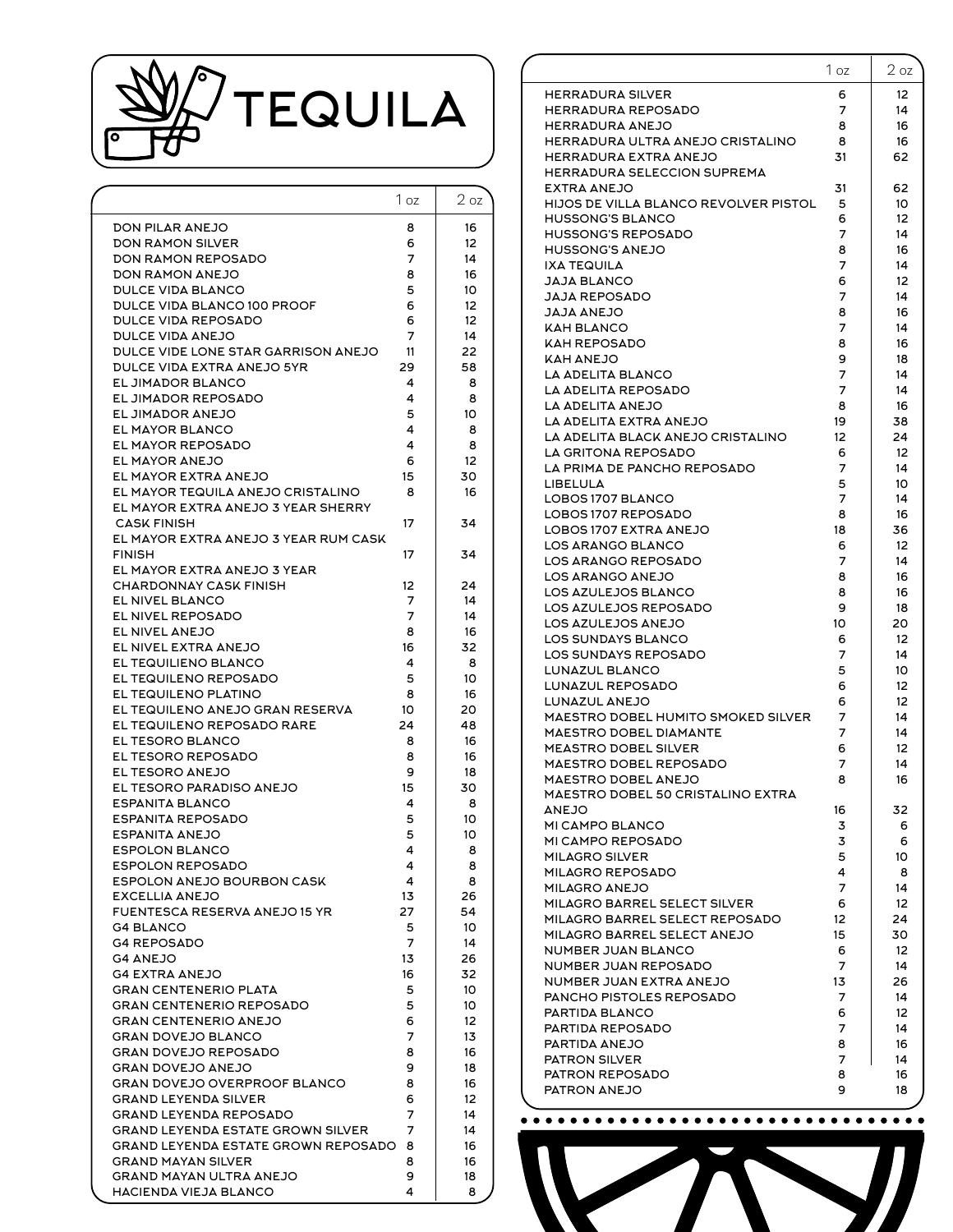

|                                                                      | 1 oz    | 2 oz              |
|----------------------------------------------------------------------|---------|-------------------|
| PATRON EXTRA ANEJO                                                   | 12      | 24                |
| <b>GRAN PATRON SMOKY</b>                                             | 29      | 58                |
| <b>PATRON PIEDRE</b>                                                 | 32      | 64                |
| <b>PASOTE BLANCO</b>                                                 | 7       | 14                |
| <b>PASOTE REPOSADO</b>                                               | 8       | 16                |
| PASOTE ANEJO                                                         | 9       | 18                |
| PROSPERO BLANCO                                                      | 7       | 14                |
| PROSPERO REPOSADO<br>PROSPERO ANEJO                                  | 8<br>9  | 16<br>18          |
| PURASANGRE BLANCO                                                    | 5       | 10                |
| <b>PURSANGRE REPOSADO</b>                                            | 6       | 12                |
| <b>PURSANGRE ANEJO</b>                                               | 9       | 18                |
| PURASANGE EXTRA ANEJO                                                | 18      | 36                |
| RESERVA DE LA FAMILIA EXTRA AÑEJO                                    | 20      | 40                |
| RIAZUL BLANCO                                                        | 6       | 12                |
| RIAZUL REPOSADO                                                      | 7       | 14                |
| RIAZUL ANEJO                                                         | 8       | 16                |
| <b>ROOSTERS BLANCO</b>                                               | 4       | 8                 |
| ROOSTERS REPOSADO                                                    | 5       | 10                |
| ROOSTERS ANEJO                                                       | 6       | 12                |
| SOLANA SILVER                                                        | 5       | 10                |
| SAN MATIAS TAHONA ARTISANAL REPOSADO                                 | 7       | 14                |
| SAUZA TRES GEN PLATA                                                 | 5       | 10                |
| <b>SAUZA TRES GEN REPOSADO</b><br><b>SAUZA TRES GEN ANEJO</b>        | 6       | 12                |
| <b>SAUZA HORNITOS PLATA</b>                                          | 6<br>5  | 12<br>10          |
| SAUZA HORNITOS REPOSADO                                              | 6       | 12                |
| SAUZA HORNITOS ANEJO                                                 | 7       | 14                |
| SAUZA HORNITOS ANEJO BLACK                                           | 5       | 10                |
| <b>SEVERO PLATA</b>                                                  | 7       | 14                |
| <b>SEVERO REPOSADO</b>                                               | 8       | 16                |
| <b>SEVERO ANEJO</b>                                                  | 9       | 18                |
| <b>SEVERO CRISTALINO</b>                                             | 9       | 18                |
| SIEMBRE AZUL BLANCO                                                  | 8       | 16                |
| <b>SIETA LEGUAS BLANCO</b>                                           | 8       | 16                |
| <b>TANTEO BLANCO</b>                                                 | 7       | 14                |
| <b>TEPATIO BLANCO</b>                                                | 5       | 10                |
| <b>TEPATIO BLANCO 110</b>                                            | 7       | 14                |
| <b>TEPATIO REPOSADO</b>                                              | 6       | $12 \overline{ }$ |
| <b>TEPATIO EXCELENCIA</b><br><b>TEARS OF LIONORA REPOSADO SINGLE</b> | 17      | 34                |
| <b>BARREL</b>                                                        | 34      | 68                |
| TEQUILA 1-2-3 UNO BLANCO                                             | 6       | 12                |
| TEQUILA 1-2-3 DOS REPOSADO                                           | 8       | 16                |
| TEQUILA 1-2-3 TRES ANEJO                                             | 9       | 18                |
| TEQUILA 1-2-3 EL LUCHADOR BLANCO                                     | 7       | 14                |
| TEQUILA 1-2-3 DIABLITO EXTRA ANEJO                                   | 25      | 50                |
| TEQUILA 3-4-5                                                        | 72      | 144               |
| <b>TEQUILA OCHO PLATA</b>                                            | 9       | 18                |
| <b>TEQUILA OCHO REPOSADO</b>                                         | 10      | 20                |
| <b>TEQUILA OCHO ANEJO</b>                                            | 11      | 22                |
| <b>TEQUILA OCHO EXTRA ANEJO</b>                                      | 19      | 38                |
| <b>TEREMANA BLANCO</b>                                               | 5       | 10                |
| <b>TEREMANA REPOSADO</b>                                             | 6       | 12                |
| TERRALTA BLANCO<br>TERRALTA BLANCO 110 PROOF                         | 8<br>10 | 16<br>20          |
| <b>TERRALTA REPOSADO</b>                                             | 9       | 18                |
| TERRALTA ANEJO                                                       | 11      | 22                |
| TERRALTA EXTRA ANEJO                                                 | 13      | 26                |
| <b>TRES GENERACIONS PLATA</b>                                        | 6       | 12                |
| TRES GENERACIONS REPOSADO                                            | 7       | 14                |
| TRES GENERACIONS ANEJO                                               | 8       | 16                |
| <b>TRIANON BLANCO</b>                                                | 7       | 14                |
|                                                                      |         |                   |

|                           | 1 oz | $2$ oz          |
|---------------------------|------|-----------------|
| <b>TRIANON REPOSADO</b>   | 8    | 16              |
| <b>TRIANON ANEJO</b>      | 10   | 20              |
| <b>TIERRAS REPOSADO</b>   | 5    | 10              |
| <b>TIERRAS ANEJO</b>      | 6    | 12              |
| TROMBA BLANCO             | 6    | 12 <sup>2</sup> |
| TROMBA REPOSADO           |      | 14              |
| TROMBA ANEJO              | 8    | 16              |
| <b>VILLA ONE BLANCO</b>   |      | 14              |
| <b>VILLA ONE REPOSADO</b> | 8    | 16              |
| <b>VILLA ONE ANEJO</b>    | 9    | 18              |
|                           |      |                 |